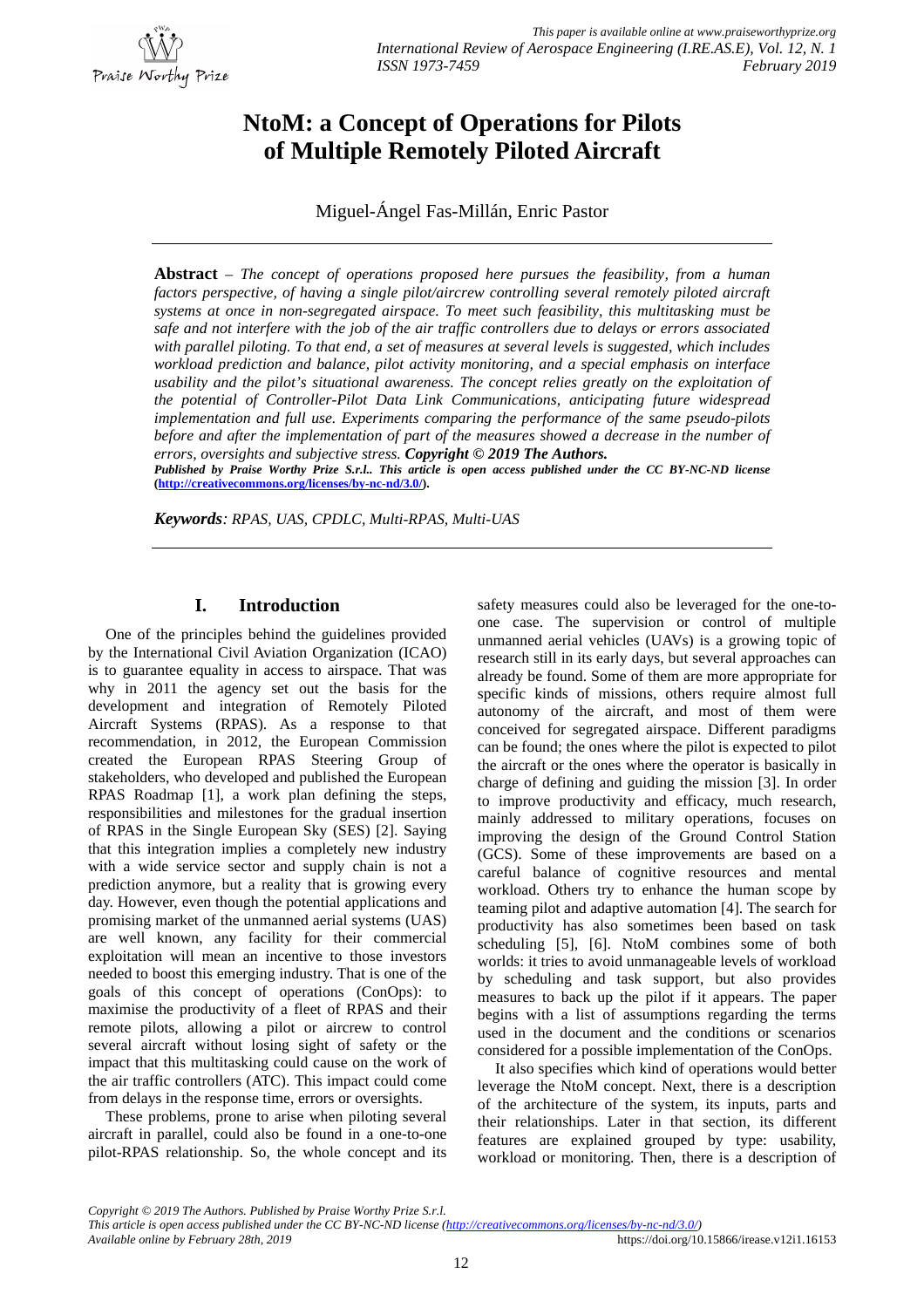the experiments conducted to check the performance of the pseudo-pilots with or without some of the features implemented and the results obtained. Finally, the conclusions about the potential benefits of the ConOps are given.

#### **II. Assumptions**

Throughout the rest of the paper, for simplicity, the Air Vehicle Operator (AVO) will be referred to as *the pilot*, but assuming that an aircrew could be behind the term. In principle, for the ConOps, there is no limit in the role architecture of the aircrew, as long as we could define the workload, interactions, and incompatibilities among their tasks. For instance, we could have a payload operator for several aircraft, while these are piloted by different AVOs. In a case like that, the system should handle the availability of the payload operator for the different flights besides the availability of those flights' AVOs if these are controlling more than one aircraft. The system could also allow a crew assignment on demand like the one suggested in NASA's SPO ConOps [7] for the hybrid ground dispatcher-first officer role in manned single-pilot operations. For clarity, this document will focus on how the concept manages the assignment of flights to the AVOs operating as a single pilot, but a greater degree of flexibility could be allowed in the quantity and type of roles involved. Current unsolved issues regarding the acceptance of the integration of RPAS by the general public, or the legal requirements of the States, like policies or the definition of responsibilities, are left out. In the worst case, the concept could still be useful in segregated airspace. This work aims to be a brick in the building of the RPAS integration but considering that the foundations of this integration are just a matter of time. Another question of time is the widespread use of Controller-Pilot Data Link (CPDLC) [8, Part IV]. Being NtoM a concept that would require a long-term implementation, it is assumed that CPDLC will already be the main air-ground means of communication. Then, some of the measures exploit its currently underused potential. It should be noted that the use of the term RPAS means that w a human pilot in command is considered. Anyway, the target aircraft will be so highly automated to allow the pilot to delegate a large part of the tasks, which is key to be able to control several aircraft concurrently. An example of this appears in [9], where a military pilot is expected to control several unmanned aircraft while piloting a manned aircraft. The GCS should allow the control of different aircraft models with heterogeneous levels of autonomy and equipment. [10] addresses the requirements and design for this kind of control station, a sample of which was part of the ambitious DARIUS project, with its Generic Ground Station able to control maritime, aerial or ground unmanned systems used in search and rescue operations [11]. In fact, the NtoM concept could be applied to any type of unmanned vehicle or to process supervision, as the basis of the system management relies on workload, task interaction constraints and procedure definitions, which are agnostic to the kind of activity performed. The kind of mission that would best profit from this ConOps would be one with a predetermined trajectory. Surveillance missions in which the path is decided on the go would not fit too well in the concept.

While the system can handle the consequences of a change of trajectory, like a direct to clearance, the recalculation of the workload forecast could force a rescheduling and negatively affect other pilots, especially if done often. The technological and computing infrastructure orchestrating the ConOps will be referred to, in short, as the system, or the server, without assuming any explicit implementation behind these terms, since its services could be distributed. The descriptions of the features of the concept appear in three groups, depending on the kind of measure intended to achieve the feasibility of the paradigm: workload, monitoring and usability. However, these aspects are dependent upon one another; usability affects workload as much as the support of the monitoring benefits the usability and the workload. Then, such categorisation is not exclusive and a feature can have some dependence; for better or worse, a change in one of them could affect the efficacy of another.

#### **III. System Description**

Fig. 1 shows the architecture of the NtoM server prototype. It takes as input flight definitions, which, besides the usual data in a flight plan, can contain preferences and constraints, further explained in the section about workload management. This input, besides the workload forecast provided by the Workload Module and the current status of the flight retrieved from the GCS Module, is used by the Scheduler to suggest or apply the flight-pilot assignments.



Fig. 1. NtoM server prototype

The Event Handler is in charge of attending requests to manage unexpected events. Acting somewhat like the so-called decision authority in adaptive automation, it will trigger notifications, requests for feedback or automated actions. The Workload Monitor or the GCS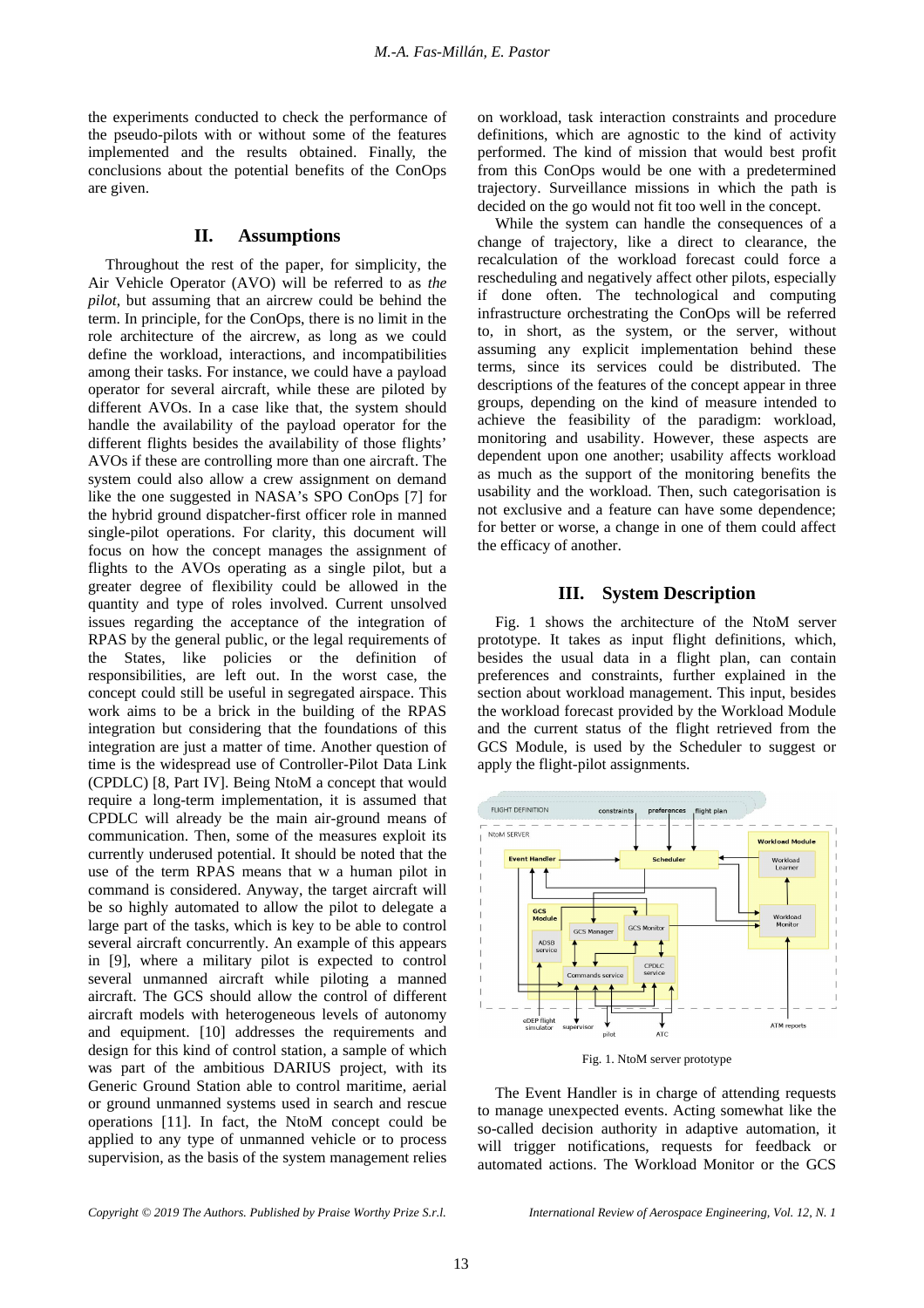Monitor sends those requests for management. Finally, the GCS Manager holds the flight-pilot relationships and the status of the aircraft, and it shares the module with the services attending to the communications and commands.

#### *III.1. Usability*

Although automation is essential to allow a pilot to control several aircraft, the usability of the GCS is key to allowing a quick response and appropriate awareness. A clear example is the work that led to the Noodle Mode [12] to draw the intent of each aircraft. While oriented to a different scenario, surveillance missions on segregated airspace, the lesson learned is that the type of information, the way of displaying it, and the kind of controls provided are basic pillars to safety and productivity. NtoM intends to be GCS-agnostic; we could have any GCS plugged into the system via the NtoM pilot interface (NPI), provided that it offered an application programming interface (API) for the NPI to access the flight instruments readings, send commands or monitor those executed by the pilot. Then, the design decisions described here are limited to the NPI, which is displayed on a dedicated monitor, even when it also follows guidelines addressed to the usability of the remote pilot stations [13]. While a final implementation of the NPI would require a process of refinement and survey pilots to determine which information and notifications they prefer, we can expect the usability of the GCS and the aircraft automation to be the main determinants of the level of workload associated to each task, and therefore the number of flights per pilot. The NPI (Fig. 2) shows a list of the assigned flights, each one given as a strip with the main readings and their associated timestamp. The relative position of the aircraft in the current segment can be seen at a glance, under the remaining distance and time to the next waypoint. The next segment shows the minimum link quality on it if the current link is kept. At the right end of the strip, a button allows the flight definition, previous pilots' sequence, and notes to be read. Reminders and warning icons will appear next to the button. The interface also contains the CPDLC display, and there is room left for notifications, confirmation dialogues, and a chatroom to communicate with the supervisor  $\Box$  a role that will be described later  $\Box$ or other pilots operating in the NtoM environment (the use of instant messages for coordination is already common in military operations [14]). Different aural indicators, depending on the urgency and type, sometimes accompany the printing of reminders or warnings.

When the message needs to be more attentiongrabbing or descriptive, speech synthesis is used. The list of flights allows the pilot to choose which one to load in the GCS. As this loading could be relatively slow, the number of times it is required tries to be minimised by the summary of readings, the automation of tasks, and making it possible to send commands and

communications to flights in the background (any flight not currently loaded in the GCS or selected in the NPI).

The GCS, which should be connected to the NPI, was simulated with an embedded set of commands, which was enough considering the kind of experiments and the fact that the participants were not professional pilots. At this point, an important question that might arise is who is keeping the connection to the rest of the RPAs alive while just one of them is loaded in the GCS. To NtoM this would be just a matter of implementation, and logistic or performance availability. Fig. 3 shows two possible configurations. One (Fig. 3, top), shows a GCS able to support multiple Command, Control and Communications (C3) links, as either an embedded capability in the GCS, or provided by an external switch.

An example of this kind of GCS is General Atomics' Heresy multi-mission control, a software that a single pilot can use to control up to six large UASs like the MQ-9 from a common laptop including the possibility to transfer the control to other pilots in the network [15].

Depending on the option, the access of the NPI to the C3 would be via the GCS API, or directly connecting to the switch. The second option (Fig. 3, bottom) shows a GCS acting as a mere terminal, without any kind of connectivity with the aircraft, which is fully managed by the server. This seems an unlikely configuration for a real implementation, as it would add the network delay to the one of the C3 link, but it is the one representing the current NtoM prototype. In the prototype, the server reads the aircraft has simulated ADS-B readings from the socket of a single instance of RAISE. RAISE is a simulation environment mixing eDEP simulator [16] traffic and RPAS traffic, developed by ICARUS research group to evaluate the impact of the RPAS integration in the Air Traffic Management (ATM) [17]. The server forwards the readings to the pilot's client application, and vice versa to apply the commands of the pilot to the aircraft. The benefit of this configuration is in the use of the RTI Connext connectivity framework [18], compliant with the Data Distribution Service (DDS) standard, to communicate server and clients.

This allows a simulation of different scenarios of Quality of Service (QoS), providing a framework to test contingencies related to link quality to "*determine what compensatory behaviours, if any, air traffic controllers and UAV operators adopt in response to communications delays*" [19] or provide training in the associated procedures.

Following the usability, and contributing to reducing the total workload, there are task assistance features like the possibility of execution and reply of received instructions with a single click, enhanced CPDLC message composition (including voice composition) or automated reports with or without conditional events.

The CPDLC display was designed taking into consideration the possibility of piloting several aircraft, so it tries to reduce the head down to the minimum [8, Part I, Appendix to Ch. 2, 6-f]. Further details can be found in [20] and screencasts in [21].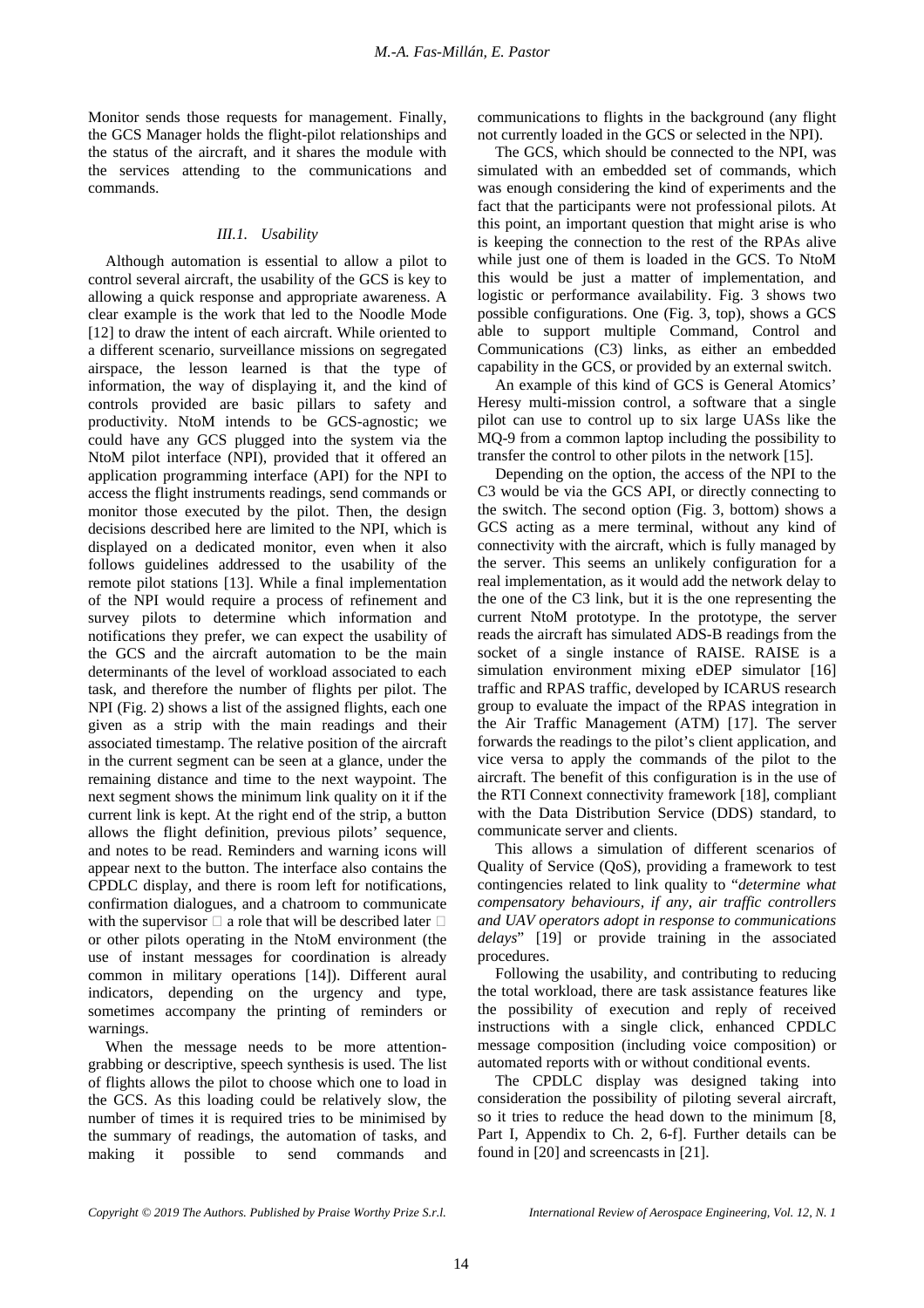#### *M.-A. Fas-Millán, E. Pastor*



Fig. 2. The NtoM Pilot Interface. 1) Assigned active flights. Each strip contains the main readings, reminders and access to the flight information. 2) Stack of notifications and dialogues used to request feedback or provide more informative warnings. 3) Embedded aircraft control commands. 4) CPDLC display. 5) NtoM network Chatroom

A delicate moment during the control of the RPAS is also addressed: the handover process. It has been a source of errors with dramatic consequences when the procedure required manual configuration or the GCS would not clearly show the status of the process [22].

Nevertheless, in NtoM, orchestrated by the server, it avoids human errors and guarantees an orderly procedure. A pilot that is selected to be assigned with a flight will see a confirmation dialogue to accept or reject it. If accepted, a new strip for the received flight appears, framed in a different colour to highlight that it still cannot be controlled. However, the readings are updated, and the pilot can access the flight plan and the history of CPDLC to form a view of the situation. While not implemented in the prototype, the interface could allow pilots to introduce annotations available to the following pilots. At the moment, it shows the list of previous pilots; that way the receiving pilot can check who is transferring the flight and use the chatroom to coordinate the transfer.

The receiver pilot, once prepared to control the flight, informs the transferring pilot, who applies the transfer.

The receiver can then control the new flight and the previous pilot sees the flight strip disappear from the NPI. The screencast in [23] illustrates the process. If considered useful by controllers, a free text message, sent automatically, could alert them about the process of transfer, as it could delay the communications or the execution of instructions. We could even consider alerting nearby traffic using an ADS-B broadcast.

Transfers could be scheduled, the result of a contingency measure, or requested by the pilot or the supervisor.



Fig. 3. Connectivity configurations

[24] describes an interface concept with common points with the NPI. The concept follows Endsley's [25] guidelines for any smart interface. A final NPI implementation should follow them, and the prototype already does this to some extent. First, it should provide a big picture of the situation, with high-level information,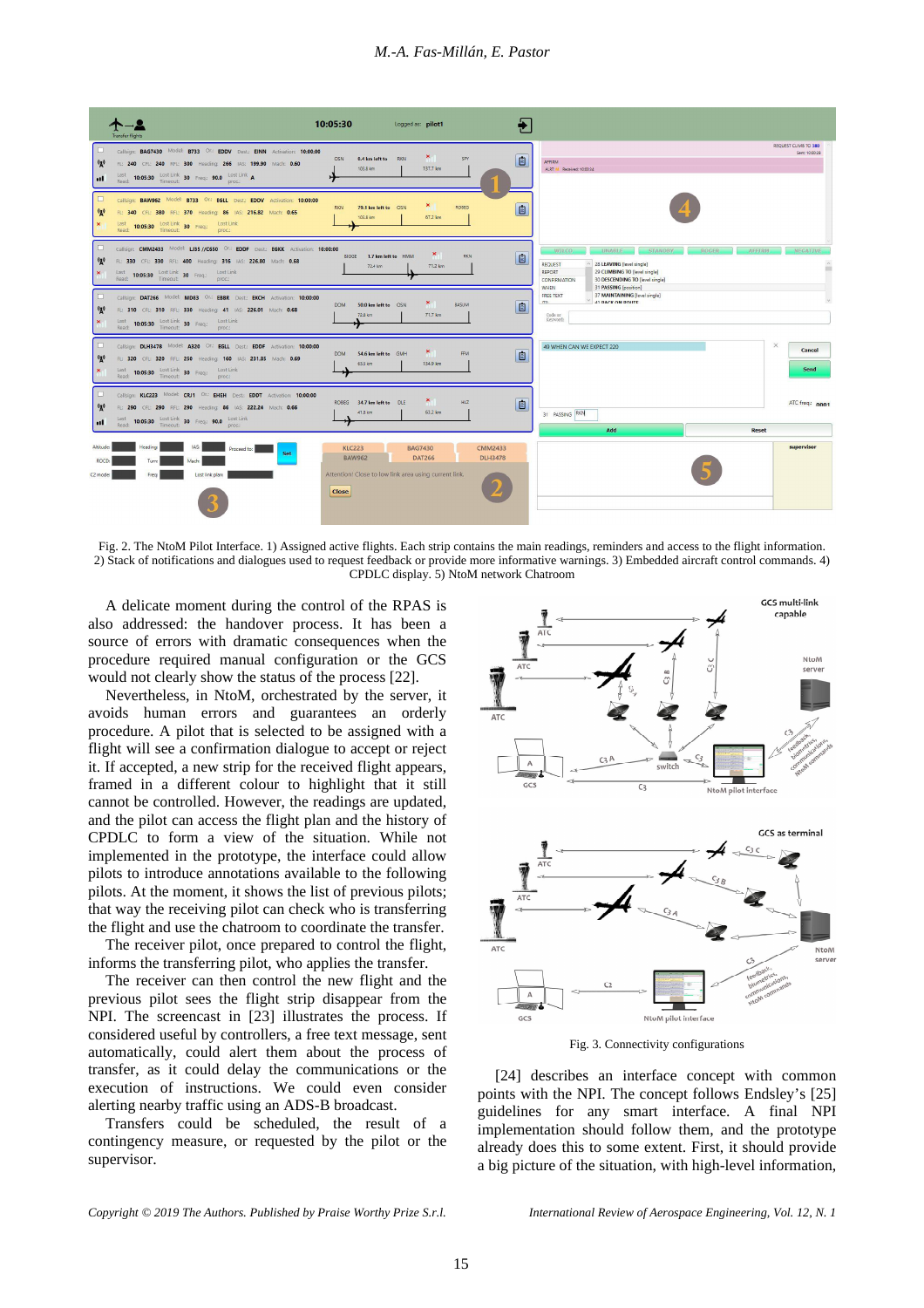which could be the definition of the flight strips. Second, the pilot should be able to decide which information is displayed. In this respect, in NtoM the flight loaded in the GCS would not necessarily be the one active in the NPI; you could have one flight loaded and reply to the ATC of a different flight, or apply the set of commands associated to the instruction received in a background flight. Flight strips can be rearranged, but in the original mockup, it was planned to place non-exclusive order preferences, like *closer to next waypoint first*, *pending actions first* or *urgent actions first*. This would be optional, as some pilots could prefer to find always the same flight in the same place. Third, Endsley stresses the importance of providing information about past events that could help pilots to form an idea of the current status. In NtoM, a pilot receiving a flight would have access to the CPDLC history, pending events, list of previous pilots, their annotations, or automated event logging (in the NPI all this information would appear, hiding the CPDLC display by using the button with the clip folder icon in the strip). Lastly, there is the importance of providing a personalised experience, to consider each user's preferences and limitations. The preferences could be satisfied by providing some flexibility about how and which reminders and warnings are triggered but with some limitations, like critical warnings that could not be turned off. Regarding fitting pilot limitations, this conveniently leads us to the next section, which details how it would be pursued.

## *III.2. Workload*

The platform needs to allow the pilot to comfortably operate more than one RPAS, which is an obvious safety measure and could determine its implementation permit; e.g. we find regulations that address the maximum workload on individual crew members to determine the airworthiness of the airplane in [26, FAR Title 14, Part 25.1523 Minimum Flight Crew]. This objective is possible because many current RPAs are highly automated and not all flight phases are equally demanding, sometimes reduced to long and monotonous supervision [27], which leads to disengagement and loss of awareness. In this respect, the multi-piloting induces a self-motivating attitude of awareness (Yerkes-Dodson law), as could be checked during the first set of experiments when participants' performance and response time to ATC were better when they had four flights compared to having just one [28]. But the system must guarantee a viable load of tasks per pilot at all times. To that end, it needs to predict, evaluate, limit and distribute the workload. [28] described the requirements for the workload description of the tasks, exemplified by the process of measurement carried out during the first set of experiments. This workload, considered roughly as the level of attention and time required to perform the task, depends not only on the current task performed, but also on the concurrent ones, and is represented in a kind of pilot's workload profile that would evolve over time as the pilot gains experience, a fact shown in [29] (the aforementioned pilot limitations). The workload measured while executing a task, or an overlap of tasks, is an input to the system. Such a measure would be GCSspecific, or procedural-specific, although, as discussed in [30], which dissects the factors contributing to the workload of the remote pilots, a trustworthy representation of workload would take into account all the environmental drivers, not only those related to the GCS or the specific procedures. NtoM accepts any kind of task workload measurement. It could be obtained using biometrics, performance evaluation, subjective assessments, or a mix of these techniques. In [31], the task workload and the total workload of task overlappings is estimated with analytically generated workload profiles (i.e. models prepared by an expert based on the experience of the pilots). The output of that work is a clear example of one of the main inputs for NtoM to be able to manage and predict the multi-UAS workload. During the first NtoM experiments, the measurement was done based on performance evaluation and subjective assessment, but it would be desirable to use more reliable descriptors, like biometrics able to reflect attention or stress. That will be the next step of development. Nevertheless, whatever the indicator(s) used, the representation should be consistent throughout the system; the Scheduler, the Workload Learner, the Workload Monitor and the initial profiles of the pilots should all evaluate the workload using the same parameters or method, or at least provide a normalisation of the representations. Once those values are obtained, they should be simplified in the pairs of time and average level of attention required that would use the Scheduler for the total workload aggregation at every moment. It should be noticed that there is no intention to represent how or when the tasks are performed exactly, especially when they overlap; that is left to the pilot's will. The main interest is to determine the extent of availability of the pilot to handle more tasks. This respect for the pilot's personal strategy for the workload management not only follows a guideline about RPAS interface usability for pilot acceptance, it also means an abstraction of the representation that decouples the system from any specific GCS or procedure, making it possible to easily adapt the concept to heterogeneous vehicles, missionspecific tasks, and levels of automation. A question that may arise is what exactly constitutes a task. Its definition is irrelevant to the Scheduler, but an appropriate level of granularity should be chosen: not too wide to be counterproductive, not being able to leverage the workload optimisation; and not too fine to be GCS-specific, to avoid an overfitting that could hypothesise too much about the pilot's individual workload strategy. [32] shows an example of task analysis, taking the whole mission as the root of a tree that iteratively branches (e.g. mission, phase, segment, function, task) up to the sensory resources needs. [33] also exemplifies a thorough cognitive task analysis for a considerably more demanding military scenario and mission, to guide the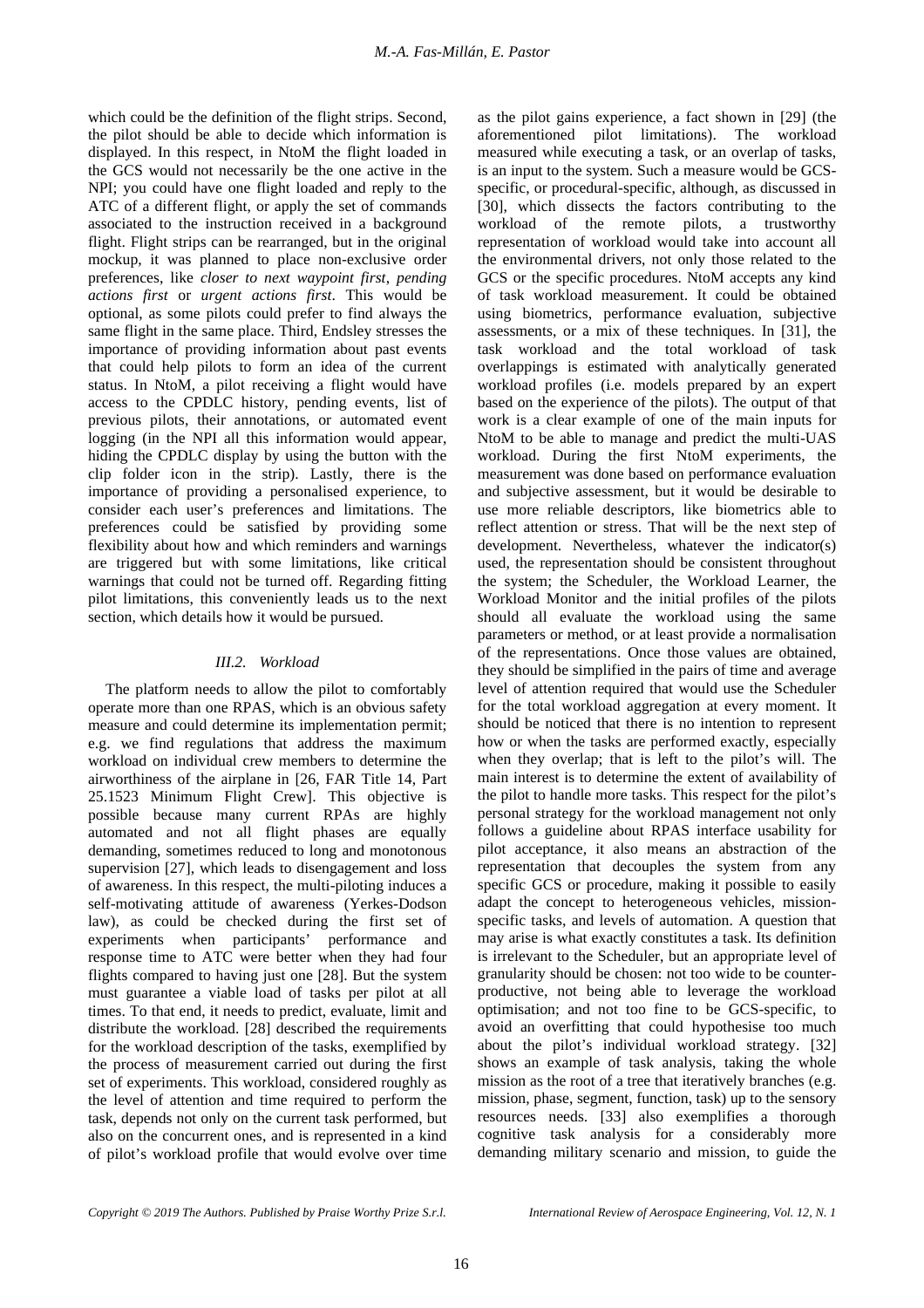design of the GCS team, finding the functional requirements and information required for appropriate awareness. In NtoM, a task definition does not need to fit a consistent conceptual fragmentation like these, although a similar approach could help to define them.

The reason is that while the previous examples seek to optimise the performance in highly demanding military scenarios, NtoM focuses on convenience for safer scheduling. Then, it would roughly define a task like a set or pattern of actions requiring a rather predictable amount of time, without too long waiting times in between that could justify breaking it into smaller tasks to leverage those idle times. These task definitions would be dependent on the mission, the GCS or the ATM's established procedures. A simple example of a task in the experiments was the change of link, which includes checking if the scheduled frequency keeps the link quality expected and then applying the change at an appropriate moment. Another task was the change of the lost link procedure (LLP) if the controller asked for it; otherwise, it was assumed automatically updated when necessary, following either the flight plan or assuming a dynamic contingency evaluation [34]. The procedure consisted of: replying with a WILCO, consulting an alternative plan, applying the change and reporting the new plan to the ATC with a free text message. A third example was the execution of a *direct to* clearance, assumed previously requested. The pilot had to check if there was link coverage available for the segment and, only if it existed, the pilot replied with a WILCO and then could send the commands to the aircraft. After that, if the LLP had to be changed for the new leg, the steps were similar to the change of the procedure by request. Each of these tasks had its own worst-case estimated time required and a workload level that would determine the concurrent tasks allowed. The assignment of the flights can be decided before the flight; here the system would play the role of a workforce scheduler, helping to organise the staff timetable. During the flight, when requested, the Scheduler acts as an online planner, trying to find the most appropriate pilot to receive a specific flight. This transfer could have been scheduled due to end of workday, preference, constraint or coverage issues. It could be the result of a request from the pilot, who is facing an unexpected contingency or subjectively considers that the current workload is too high. The prediction of the cognitive workload is not an easy task, and is at the mercy of the emotional or psychological situation; then the pilot has the option to select flights and ask for them to be transferred. Anticipating that, a transfer could be a decision of the Workload Monitor, which considers that the pilot should be released of the load. The supervisor can force transfers for whatever reason. Finally, a control migration could be a measure of the Event Manager if no activity and feedback from the pilot is received or the pilot is breaching instructions.

The Scheduler calculates the candidate assignments that best fit the constraints and preferences of the flight and also comply with the limit on the current and future

workload of the pilot. These suggestions could be automatically applied or subject to confirmation by a supervisor. A similar dynamic crew allocation and supervisor role can be found in [4] when the dispatcher needs to hand off any flight to offer dedicated support as a first officer and the supervisor is in charge of that reassignment; in NtoM, the best candidates would be automatically calculated and the supervisor, if present, just needs to select and apply a suggestion. A different and interesting approach, which is worth mentioning, appears in [35]. On it, like in NtoM, each aircraft is not permanently assigned to a team or pilot. Instead, the fleet is considered able to mainly proceed autonomously.

When an aircraft requires some interaction from the operator, its petition is queued until it can be served, and the aircraft waits for its turn, performing some holding pattern. While this kind of concept avoids any task overlap among flights  $\Box$  the operator(s) attends only one at a time, a.k.a. vehicle-based control  $\Box$  and therefore the workload is always limited, the fact that the aircraft could suddenly enter in a holding pattern to wait for the pilot's attention, something which may be unexpected by controllers, seems more acceptable in segregated airspace. The workload forecast is predicted based on the tasks scheduled in the flight plan and those added/deleted during the flight because of ATC's instructions (a screencast of this behaviour appears in [36]). But it would also take into consideration real-time information on external sources like weather reports and an internal map of the workload built by the Workload Learner. The idea behind this map is to find patterns of workload and place them in date-time-altitude-position coordinates.

This workload could be inferred from the aggregation of different sources like ATC interaction, weather, traffic density, link quality, subjective assessments or biometrics, in short, not task-related workload, but circumstantial workload, or the pilot's perception of it.

This map would be initialised from historic data which could provide some clues about the workload, such as that offered by Eurocontrol's Demand Data Repository (DDR) database. For instance, [37] uses machine learning to predict the level of workload from the controller-pilot voice communications. It would be gradually updated from the activity of the flights to get a workload estimation picture for the specific RPAS case and the pilot's perspective. The final contribution of this map to the workload prediction would depend on the probability of occurrence of the sources of workload registered at the points involved. For the current prototype and experiments, only the scheduled tasks' workload is taken into account for the assignments.

During scheduling, the maximum expected workload at any time is not the sole determinant to choosing a candidate. Constraints and preferences were mentioned as part of the flight definitions. A constraint could be related to the kind of mission or the aircraft model, like a required pilot's licence or certificate. Others could be associated to authorities' regulations, like working and rest hour distribution. Preferences correspond to the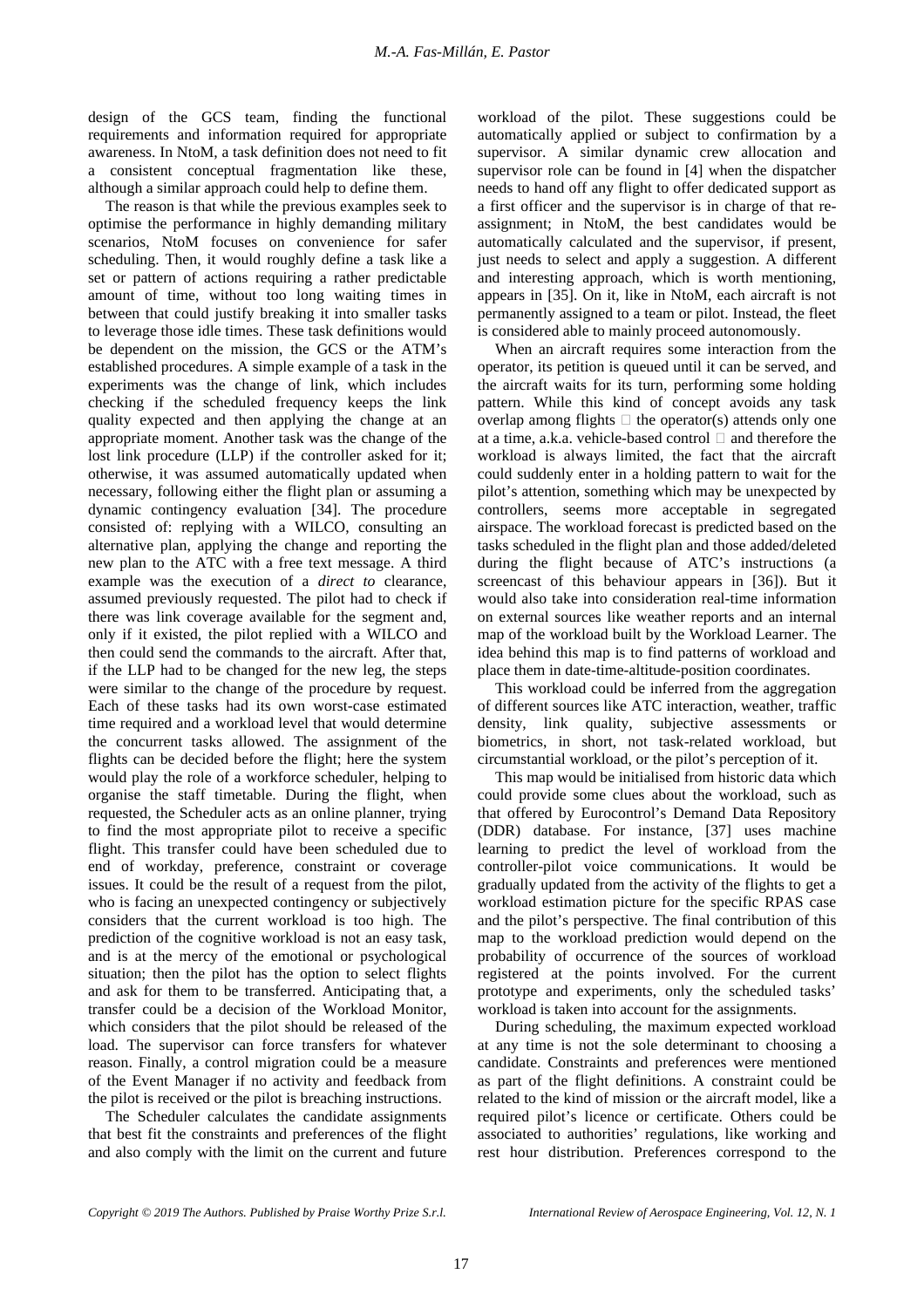possibility to define the so-called stages (not to be confused with flight stages). These could be delimited by temporary or geographic criteria, the flight stage or at the pilot's will (when the limit is subjective or cannot be clearly calculated, like weather conditions) and specify which pilots or which conditions should hold those pilots to be assigned to the stage. For instance, a criterion could be to select pilots with greater expertise for some tasks (functional migration [22]) or just the opposite, select those who are less experienced to allow them to keep or improve their skills. Anyway, stages only represent preferences (i.e. soft constraints) adding points lead over other pilots that also comply with the first filter of workload restrictions and any specified constraints (i.e. hard constraints); but these can help the airline to more favourably organise the staff timetable. Also, they could be defined dynamically during the flight. More details about stages can be found in [28]. Once all the previous variables that contribute to the pilot's assignment have been considered, another significant factor should determine the final decision: to avoid handovers as much as possible, as this is a delicate procedure implying high cognitive resources. When receiving a new flight, the pilot needs to study the flight plan and create a picture of the flight status, pending and next tasks, and fit this new requirement of attention into the rest of the current flights. Consider now a candidate pilot still eligible after workload limits and constraints filters have been passed.

However, the workday of this pilot finishes in a period of time that is less than the remaining time of the flight, which would force another transfer. Therefore, if possible, the scheduler should choose a different pilot. A balance of workload among pilots would also contribute to the migration avoidance. If we do not push the pilots to their limit of workload, any unexpected increase in it will not easily imply a transfer. For that reason, the policy of preferably choosing those pilots with a lower total workload at any time should be followed. This whole idea of the evaluation of the current and future status of the aircraft and workload of the pilot to determine the response of the system can be found at a task level in [24], a suggestion for a pilot/vehicle adaptive cockpit interface focused on the rather more demanding needs of the combat pilot, but with a final aim in line with the requirements of NtoM concurrent piloting: "*improve the pilot's situation awareness and decision-making while alleviating workload*". On it, the workload evaluation will be used to select the kind of information provided to the pilot to perform the task and balance the *stimulus modality* (visual, auditory, haptic).

[24] takes into account the impact of the task switch in situation awareness, similarly as NtoM needs to consider this impact when the switch is made between flights too.

But it also advocates the need to reflect the individual preferences and limitations to cope with the workload, which could evolve as experience is gained, something that would also be reflected in the NtoM pilot workload profile, which defines each task's needs for a particular pilot. [5] provides a mathematical model for these operator-specific requirements of time and workload to perform a task, besides a thorough review of the literature on different aspects of the topic. The model is based on task workload levels that are subjectively rated and is suggested for the dynamic assignment of tasks to aircraft and pilots, optimising the distribution of tasks on the go. This concept schedules tasks, while NtoM schedules flights. But the way the total workload is calculated at a given moment also takes into account the *switching cost* or *cost of concurrence* between tasks, something that in NtoM will be separated into two different values: the cost for the in-flight task swap and the cost for the flight swap; this differentiation comes from the especially high cost of the flight swap. Another difference is that the previous paradigm relies on the scheduling of the tasks partly in the effectiveness both of the operator or the UAV, while NtoM, mainly focused on civil operations, prioritises other aspects: balance of the workload not only at a given moment for safety reasons or to avoid delays in communications and instruction execution, but also throughout the workday to avoid burnout; allowing task rotation to maintain skills, considering that by default a pilot is assigned a whole flight, not a task (scheduling based on performance will tend to specialisation); and avoiding handovers as much as possible. One issue to be determined is the way to update a pilot's workload profile. Recent experiments [38] found a decrease in the brain activity of UAV pseudo-pilots as they gained experience with the simulator. It seems clear that the full potential of a pilot would be underused if the improvement of skills, or the capacity to assume a higher workload, is not reflected in the workload profile. In the work mentioned, this improvement was detected by functional near-infrared spectroscopy. However, the Workload Learner should try to detect automatically such an improvement both in the time required and in the cognitive load. While this seems quite straightforward for the average time to perform the task, clues about the decrease in the mental workload required are not obvious. In any case, we could infer an increase in that load from a decrease in performance. If there is no other way to do it, pilots should periodically go through measurements to update their workload profile.

#### *III.3. Monitoring*

Having the system access the flight plan, status of the aircraft, ATC instructions and pilot's actions, the GCS Monitor will trigger warnings or emergency procedures in case an unexpected situation is detected. It can send reminders too, a safety measure when controlling several aircraft, which increases the possibility of forgetting a task, in particular conditional instructions that should be applied at a time or position ahead. Regarding compliance with the ATC instructions, the use of CPDLC instead of voice allows the system to easily understand the semantics of the message and monitor its execution, as recommended in [8, Part I, ch. 2, 5.9]: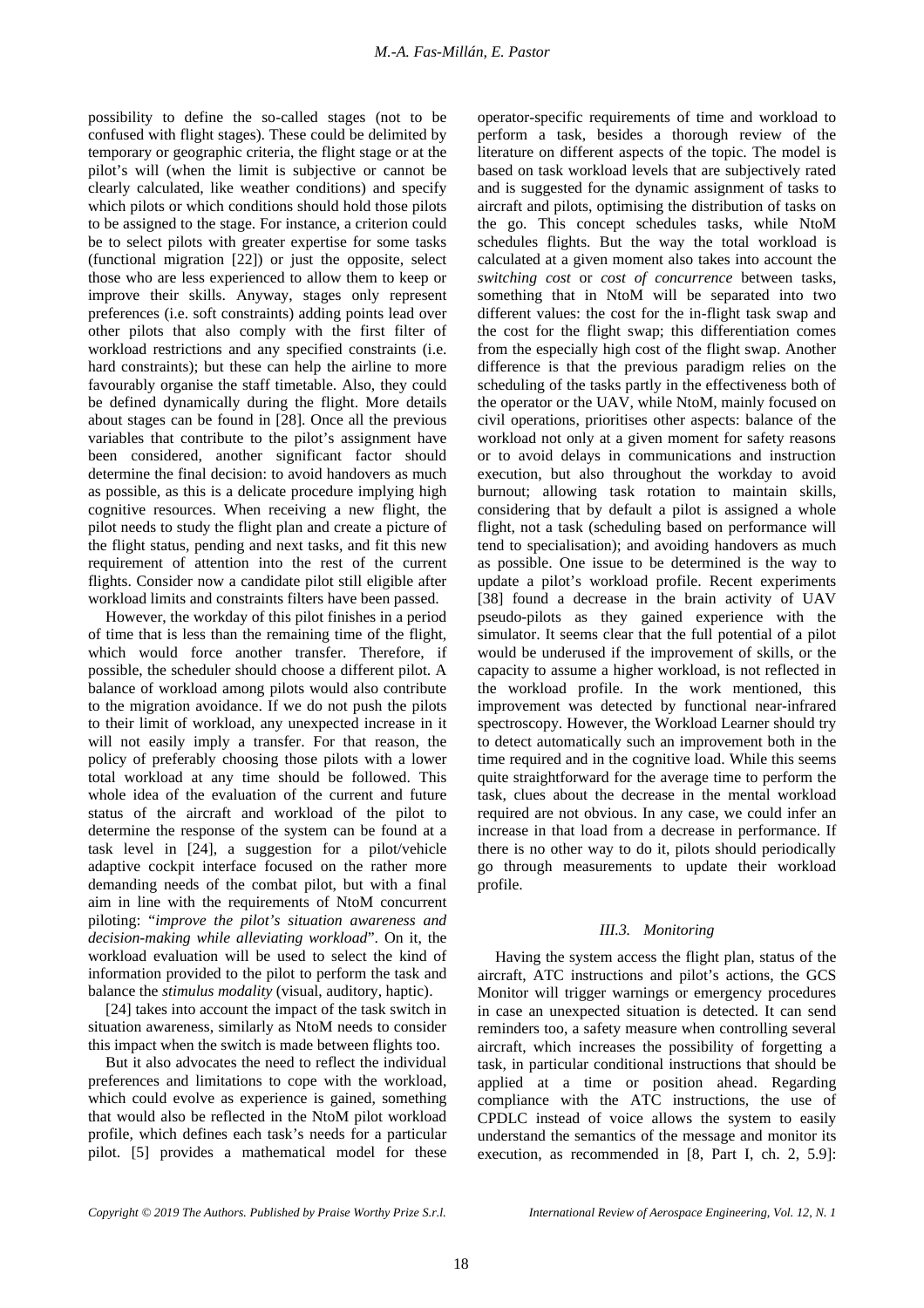"*Monitoring automation capable of questioning certain classes of operator actions that can potentially compromise safety must be designed into the system*".

Therefore, if the system detects that these are ignored or contradicted, after warning the pilot and supervisor, the control of the aircraft could be automatically transferred, with no need for approval from the current pilot. This kind of monitoring is important when pilots control several flights, as they could mix intentions, as was shown during the experiments. It also serves as a crosscheck in what will probably be single pilot operations. While CPDLC provides unambiguous and persistent communication, the cross-verification by both pilots before the execution of the clearances has been recommended in manned aircraft same as is done with voice communications [39]; in this sense, the NtoM monitoring would play the role of the first officer. An example of this need using CPDLC is reported in [40], when pilots do not realise the condition of the conditional clearances and execute the instruction immediately. There was also a problem with the terms "AT" and "BY", which resulted in different interpretations of the conditions [41]. Although these kinds of problems have led to a rewriting of some of the message elements, this illustrates that, with a condition that can be tracked, like position or time, the GCS Monitor can check if the pilot is executing when required and send a warning or confirmation request if not.

Anyway, when possible, the display tries to reduce possible input errors [8, Part I, 3.6] by automating replies or providing buttons that apply the whole sequence of commands associated to the instruction. Screencasts of monitoring and warnings can be found in [42]. Although the current implementation of the prototype relies on CPDLC, voice instructions could also be tracked as long as we could use reliable voice recognition for the system to parse the meaning behind the speech. [43] is a recent work that shows the feasibility of this option, and [44] is a proposal for detecting non-compliance actions to both voice and data link messages instructions. The system could keep an eye on the pilot's health. The simplest way would be to track the activity in the NPI or the GCS and ask for feedback, as a kind of dead man's pedal, after a certain period of inactivity. It could also use biometric devices, as suggested in SPO ConOps [4], which also considered the possibility of a video feed of the cockpit to check the pilot's behavioural state and clearly determine any possible pilot incapacitation and the need to transfer control to ground operators or the onboard automation. Warnings sent by the aircraft associated with failures or unexpected readings should also be highlighted, especially for flights in the background. Free text messages to ATC warning about these issues could be followed by an automatic dependent surveillance (ADS) report containing data like ground vector, air vector or short-term intent. An LLP activation could be followed by a notification to the current data authority if possible (if the link is lost with the GCS but not with the ATC) and a broadcast of the intent to the nearby traffic.

One of the roles of the supervisor, as could be inferred by now, is to provide an optional human confirmation or selection of the Event Handler suggestions. Supervisors could force assignments and transfers, overwriting the Scheduler decisions, or create stages and constraints. For a large fleet, the supervisor could be assumed as the operations manager of the airline operations centre. In smaller fleets, this role could be mixed with the one of the dispatcher, assuming other tasks like request for feedback (the supervisor has a chat room available with every pilot), clarifying actions and assisting pilots.

Besides the usual information that an operations manager has available, the NtoM supervisor interface would provide: the dynamic representation of workload forecast (screencast in [45]), the history of actions and communications, the sequence of pilots for a flight, and the log of any relevant event like warnings, lost links or emergency procedures loaded. Modes or levels of automation would determine the tasks of the supervisor; that way, a supervisor who is busy attending some emergency could delegate to the Event Handler the decisions to apply assignments, avoiding confirmation requests. Regarding the process of confirmation of an assignment suggestion, the Scheduler would provide an ordered list of candidate pilots (those left after considering the hard constraints) and the values of the variables that determined the ranking. In this way, in the event that the best option calculated could not be applied for any reason, the supervisor could take an informed decision, sorting by variables like current workload, worktime left, current number of aircraft or preferences met by the pilot for the stage. The monitoring can also be applied to the link quality. When detecting a dangerous link degradation that could affect the service, the system could warn, and suggest or assign, if possible, an alternative pilot with better coverage. Consider that for NtoM, pilots could be scattered around the world.

Finally, monitoring and workload aspects are combined in the Workload Monitor. This part of the system constantly evaluates the current workload of the pilot, which could be done using several sources: biometrics (physiological parameters like heart rate or pupil dilatation [46]; in any case a non-invasive method that could hamper the piloting), the match of the current task(s) performance with the workload profile, or the response time to reply and execute ATC instructions. If it becomes higher than that allowed by the thresholds observed, different measures could be applied. These should be agreed with pilots. A transfer of control when a high peak of workload is detected could be more annoying to receiving and transferring pilots than just dealing with this high workload if it is only expected to last a short time. The data obtained by this module would be used to update the pilot-independent map of expected workload.

Besides, pairing the record of activity with performance-based evaluations and/or physiological measurements would allow the pilot's workload profile to be updated.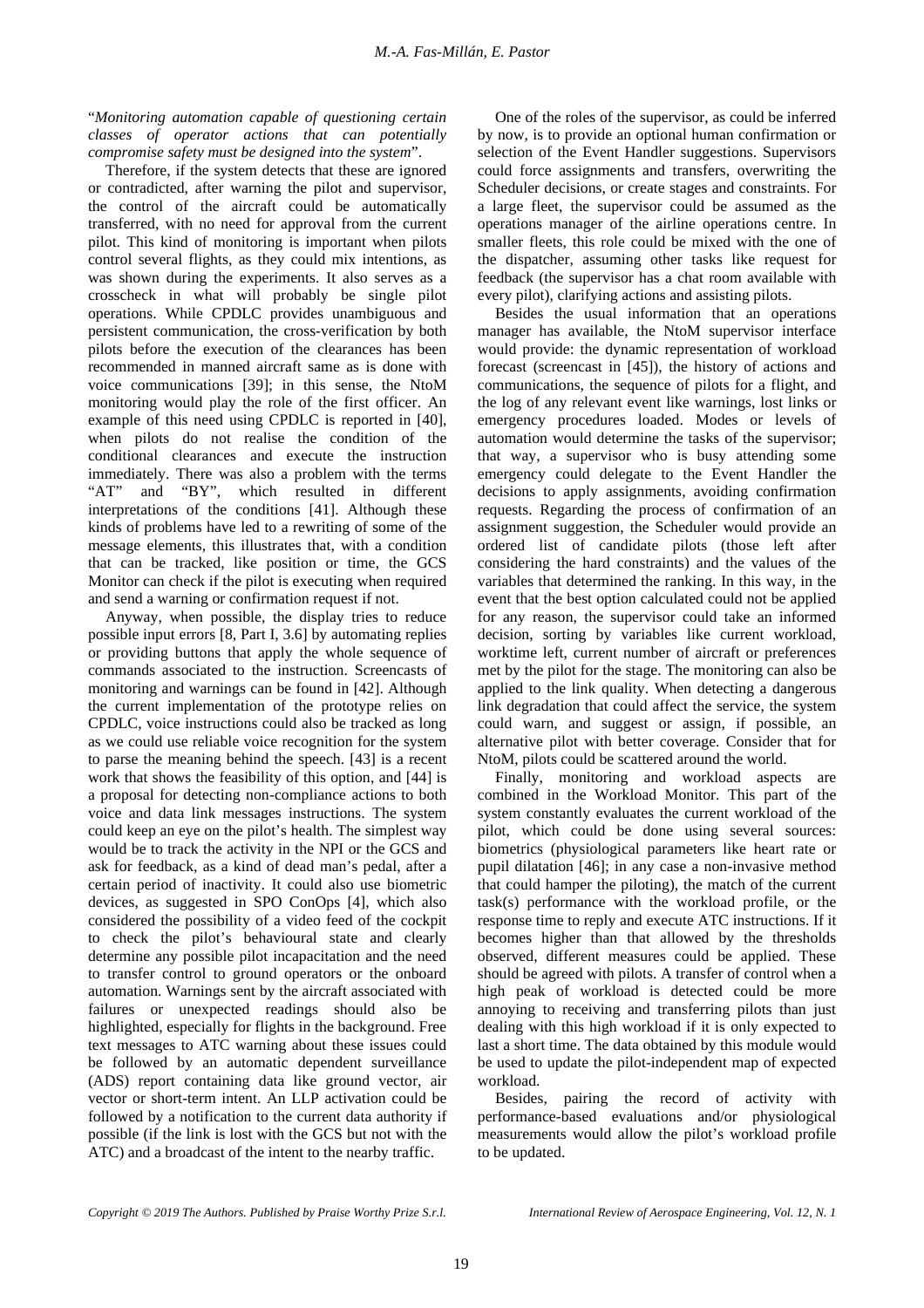# **IV. Method**

Early experiments, described in [28], were addressed to outlining a basic description of the averaged cognitive workload for each task and time required to carry them out when using the minimalistic GCS embedded in the NPI. That way, we could estimate the limit of workload to be allowed by the Scheduler, and discover, from the usual problems found by the participants, any other aid that could be implemented apart from those already projected. These experiments tried to show the procedure to evaluate and describe the workload in a way manageable by the Scheduler, although it lacked an objective measurement of the cognitive workload, like biometrics, which was substituted by subjective values based on the observation of the participants' performance. That procedure should be extrapolated to each specific GCS and procedures involved. During those first experiments, guidelines like reminders and monitoring were not available. The reason is that the scenarios were designed to identify problematic levels of workload and task overlapping. In this way, the workload threshold could be determined and incompatibilities in task overlapping detected. Evaluating the workload without the previous aids follows the policy that pilots should not rely on reminders and warnings. The system, acting just as a helper to avoid any dangerous consequences, does not try to avoid proactive awareness.

In the stage of development described here, the same initial experiments were carried out, with the same participants, but with some of the aids activated. These were expected to obviously contribute to reducing the number of errors, but it was an opportunity to check to what extent, and evaluate how appropriate was their how and when. Several months had passed from the first tests and participants requested the chance to refresh the concepts, procedures and usage of the interface, and could not remember the events of the scenarios. It did not seem likely that a possible improvement in performance could be just due to an increase in accumulated experience. During the first round of experiments, the workload threshold was intuitively set to 10. Having a flight with no tasks at a given moment contributed with one unit of workload to represent the periodic checking of readings. Nevertheless, the threshold would be easily and greatly exceeded when ATC instructions arrived while doing scheduled tasks; a request for an LLP update added three units and a *direct to* clearance, four. Some errors began to appear when the workload was of 12, so the threshold was reduced to 6 in the second set of experiments. Anyway, the scenarios were designed to provoke overwhelming situations, like demanding controller requests arriving while a couple of scheduled tasks in different flights were concurrent on time, which generated several peaks in a range between 14 and 20.

These situations could be avoided in practice thanks to the workload map learned by the Workload Module. If these could not be avoided, there is another threshold to be considered: the one handled by the Workload Monitor, which would request the Event Handler to act when an excessive workload is detected for a pilot. Reducing the Scheduler threshold also reduces the possibility to require that intervention. Anyway, in this case, the decrease in the threshold did not reduce the number of flights, which was four in both scenarios, and the Workload Monitor was not enabled. In summary, the results should be observed as related to a worst case scenario, with peaks of workload that would probably not be allowed by the system in practice, but able to reveal the potential or the weaknesses of the features and design decision. The aids included in this set of experiments were the following:

A) *Link update reminders.* The link changes were scheduled at specific waypoints representing the close end of coverage for the current link, or the starting of an area with better quality using a different frequency. The most delicate case of coverage transition would be that represented in Fig. 4. If the pilot updates the link in 1, where there is no coverage for the next frequency yet, there will be a link loss, and after the period of time specified by the lost link timeout value, the onboard computer will execute the LLP loaded, which could negatively affect the traffic and the task of the controllers. The link would also be lost if the pilot exhausts the buffer area without changing the link. To avoid these mishaps a couple of warnings were implemented. One of them writes the words "LINK CHANGE" in blue in the strip when a scheduled link change is 30 s ahead. Participants were told that this was a reminder, not necessarily an appropriate moment to change the link, as it depends on the lost link timeout (Fig. 4). They could use the time remaining to the next waypoint to decide the moment. The second warning is triggered some seconds after passing the waypoint if the change has not been registered yet. The words "IN BUFFER AREA" are printed in red, and a synthesised voice reads them, preceded by the callsign. A screencast can be found in [47].

B) *Value checking*. When receiving a clearance, if the pilot introduces a command with a value that does not match that specified in the clearance, such as incorrect waypoint, speed or altitude, a request for confirmation showing the expected value is received before applying the command. If the pilot confirms anyway, the supervisor receives a notification and the controller could also receive a free text message notifying about this. A screencast is shown in [39]. (This kind of problem disappears when the instruction can be applied from the same message in the CPDLC display.)

C) *Unexpected actions*. When an action that should be preceded by a clearance is detected, as before, a confirmation is requested, and both the controller and supervisor are notified if confirmed. A screencast is shown in [39].

D) *Monitoring of instructions*. The system monitors the execution of the ATC requests only if these have been replied with a WILCO. If these must be immediately executed and they are not, the pilot receives a notification after a while. If it is still ignored, the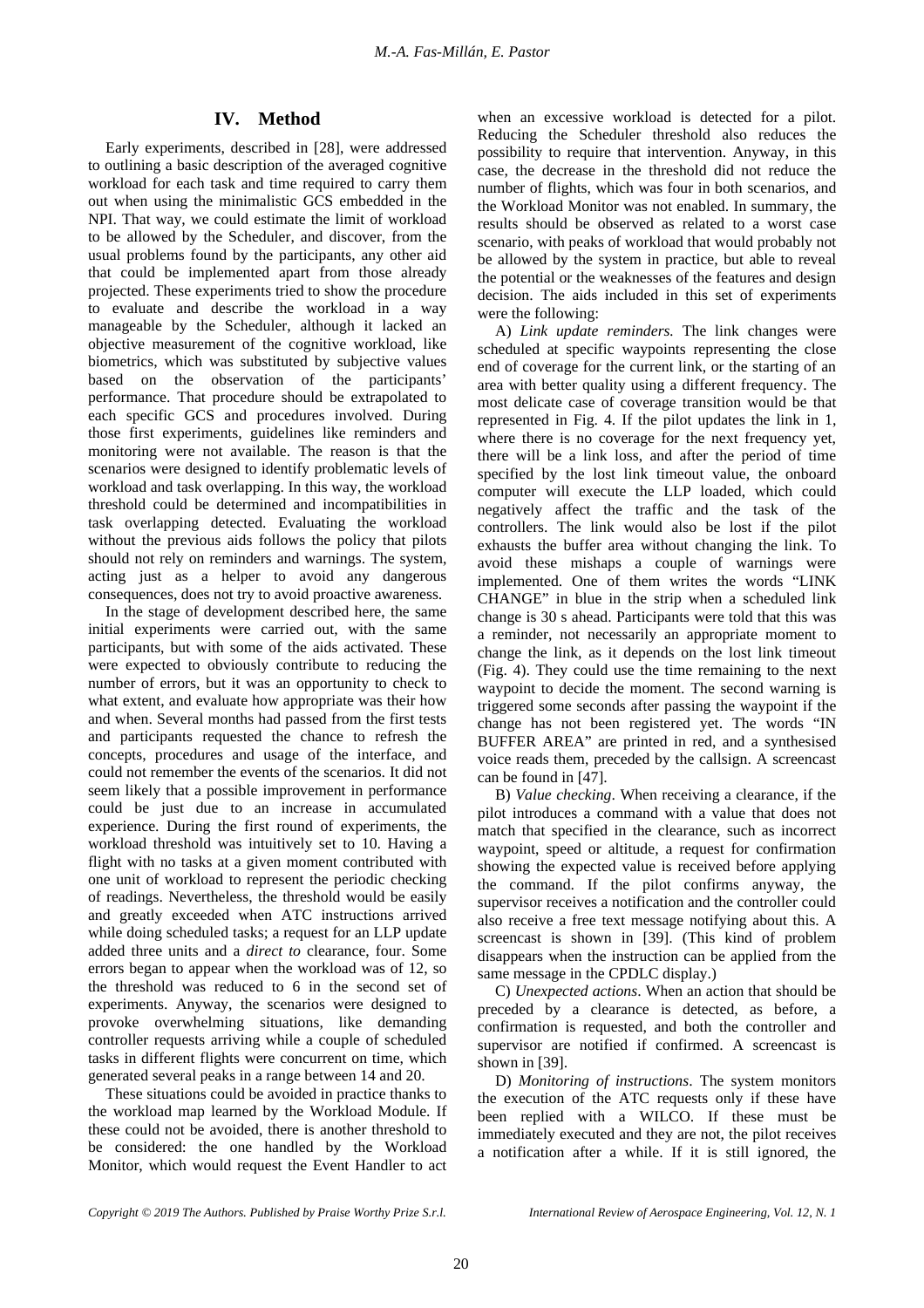supervisor is notified or the Event Manager requested. For conditional clearances, the pilot is warned with a voice notification and a printed message in the strip when the condition is met; then the procedure is the same as the clearances of immediate application. A screencast is shown in [39].

E) *Airsystem timeout warning*. In CPDLC, messages have a limited time to be answered, after which pilots must ignore the content of the message and the controller reverts to voice to check the problem. To avoid overburdening the ATC, a synthesized voice warns the pilot when there are 30 s left to answer. A screencast is shown in [47].



Fig. 4. The dotted rectangle represents the distance ahead given the current speed and lost link timeout. If the pilot changes the link to C in 1, the lost link procedure would be executed when reaching the right end of the box. If they need to change the link before the scheduled waypoint to attend concurrent tasks, they should do it in a position like 2, from where the distance to timeout would overlap the C coverage and the link would be recovered before the timeout

## **V. Results**

Below there are the observations on the result of putting to the test some of the measures of usability and safety conceived for the system, and the comparison of the pilots' performance with the one they showed when the control of the flights only depended on their ability to keep in mind a picture of the situation in every flight.

The voice reading the messages received by background flights was considered useful by a couple of participants, who paid attention to the content of the message and the callsign. The other two found the voice useful as an additional highlight of an unseen message (an envelope icon is displayed too), but felt too stressed and focused on their current tasks to pay attention to what the voice was saying. The "LINK CHANGE" print, conceived to be useful in cases of loss of awareness due to low activity, was instead considered especially useful in moments of high activity and overlapping of tasks. A couple of participants suggested, however, that it should be accompanied by a voice warning, a sound, or blinking. Suggestions like this need to be considered carefully. The aim behind the quantity and kind of warnings is to find a middle ground where these aids help avoid problems but do not encourage a loss of awareness. Too much guiding could induce pilots to let themselves be carried along by reminders instead of actively keeping in mind the situation of the flight, pending actions or close tasks. Even worse, an annoying excess of notifications is an easy way to get people to ignore them. However, the "IN BUFFER AREA" print was considered redundant, as they said that the previous warning already put them on alert. The aim of the "LINK CHANGE" reminder was to be a way to avoid the change of link just in time, placing it ideally some seconds before/after overflying the waypoint. Table I compares when the link update was done depending on whether they had the reminder or not. On it, the change of link is considered done past the scheduled waypoint if it is forgotten or done still inside the buffer area but after at least ten seconds once the waypoint is passed. The changes previous or over the waypoint include the incorrect ones, as this only evaluates the awareness of the update. The results show in parentheses the total link changes of both scenarios, and show no difference with respect to the moment of the change, which has the reminder, while there is a clear decrease in the number of errors when the link change is applied. Maybe the reminder motivated them to check sooner which was the new frequency and its availability, or it pressed them to finish their current task, or just helped them to better organise their time and this allowed them to check their steps more carefully.

TABLE I LINK UPDATE BEFORE/ON THE WAYPOINT (TOTAL CHANGES) - ERRORS

| Participant | Without reminder | With reminder |
|-------------|------------------|---------------|
|             | $7(9) - 1$       | $9(11) - 0$   |
|             | $8(9) - 4$       | $10(11) - 1$  |
|             | $8(9) - 3$       | $10(12) - 0$  |
|             |                  |               |
|             |                  |               |

TABLE II SEVERITY OF ERRORS WITHOUT AND WITH MONITORING AND GUIDING

| AND OUIDING    |                                |                                |
|----------------|--------------------------------|--------------------------------|
| Pilot          | $1st$ tests                    | $2nd$ tests                    |
|                | $2 \times$ forgets LLPlan      | $1 \times$ wrong LLPlan letter |
| P <sub>1</sub> | change report                  | in report                      |
|                | $1 \times$ CPDLC timeout       | $2 \times$ CPDLC timeout       |
|                | $3 \times$ lost link           | $1 \times$ lost link           |
| P <sub>2</sub> | $3 \times$ lost link           | No errors                      |
| $P_3$          | $1 \times$ applies instruction | $1 \times$ wrong LLPlan letter |
|                | without WILCO                  | in report                      |
|                | $4 \times$ CPDLC timeout       | $1 \times$ forgets LLPlan set  |
|                | $2 \times$ lost link           | but not the report             |
| P <sub>4</sub> | $1 \times$ forgets LLPlan      | $2 \times$ wrong LLPlan letter |
|                | change report                  | in report                      |
|                | $1 \times$ forgets LLPlan      | $1 \times LLP$ lan change to   |
|                | change                         | wrong aircraft                 |

Another interesting decrease was observed for the seriousness and quantity of the errors. Table II details the kind of errors before and after the implemented aids.

The CPDLC air system timeout aural warning [47] was not considered useful by a couple of participants, but in this respect it is important to stress that both of them failed to comply with the priority rules, so they probably did not understand their importance very well.

Participants were told that the highest priority was to keep the link alive, followed by answering the controller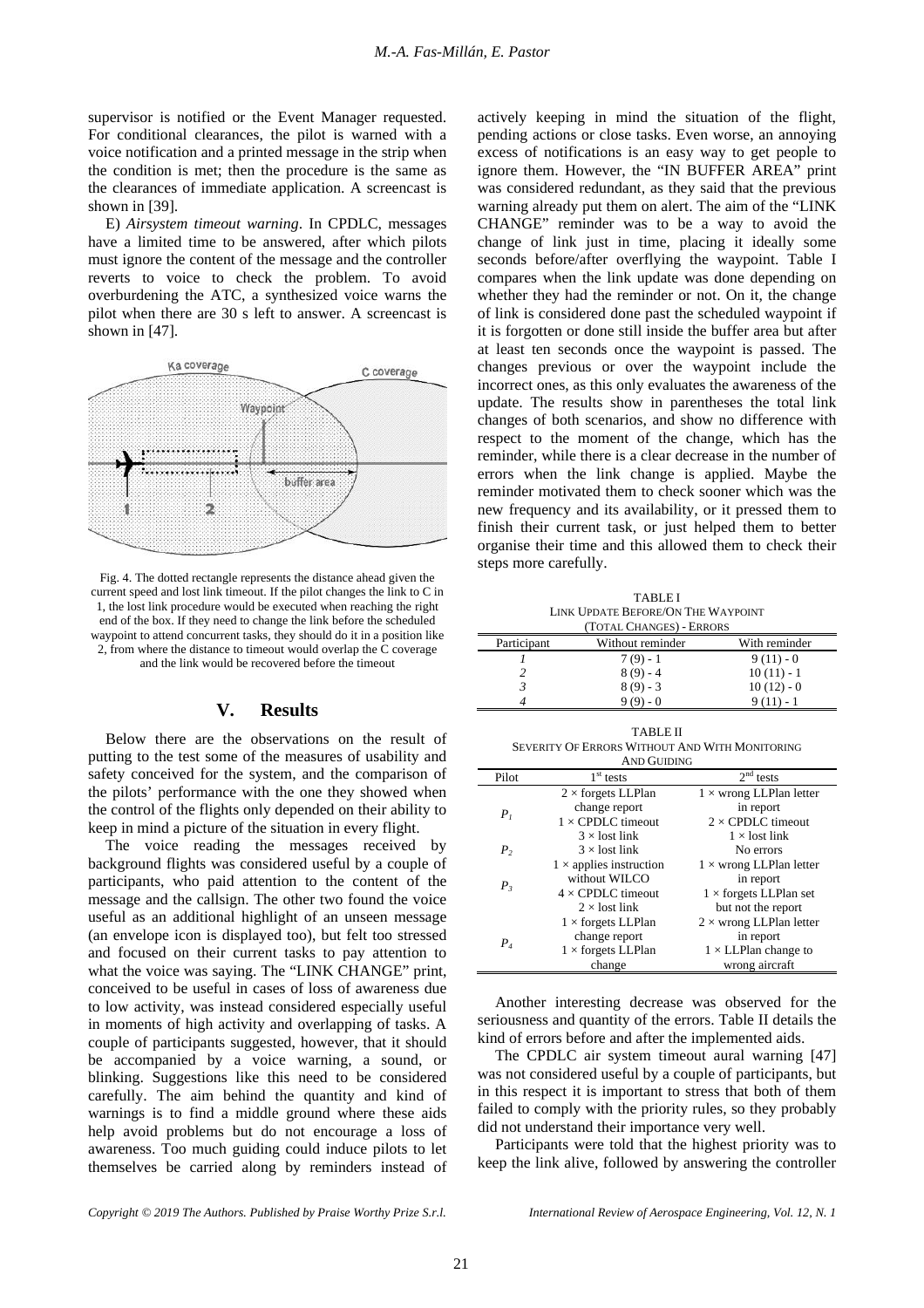to avoid the timeout. Then, there was the execution of instructions that should be applied as soon as possible, but, among them, the one with less urgency would be the change of LLP. However, while carrying out an LLP change request, they received a message in the background and preferred to finish what they were doing instead of answering the other controller; they preferred to get rid of the current task first. One of them arrived on time to reply, the other one exhausted the timeout. In one of the cases, the synthesised voice read a request for an LLP change in the background. Participants were told to always answer with a WILCO, there would always be an alternative plan available. Selecting the other flight, then the message received in the CPDLC display, pressing the WILCO button, and then coming back to the previous flight, is all a matter of four clicks and can be solved in two seconds without involving any decision making; but this participant preferred to try to finish the current task first, failing to reply on time. The second participant received a direct to clearance while doing a task. To reply, first they need to check if there is link coverage available for the new segment, which is slightly more demanding, and could discourage the pilot from stopping what they are doing to reply. While they still have the option to send a STANDBY, which is also a matter of two seconds, to double the time allowed to reply, this pilot still preferred to take a risk and finish her current task, and ended up replying in extremis. The act of postponing an incoming activity while busy on one involving a high cognitive process seems to be a default in human behaviour, as shown in [48], while a task switch can be expected if the current task does not involve a high workload. In the couple of cases mentioned the task they were performing was the most deferrable of all, but it seems that what made them reluctant to answer was facing the flight swap; having to load in your mind the situation of the other flight and then come back to the current one. Therefore, in this respect the interface should address a couple of issues; first, trying to reduce the involvement of cognitive resources in the loading of the second flight situation. Maybe the possibility to reply to background messages using voice recognition (partially implemented but not used during the experiments) to avoid the overload of visual resources, could alleviate some of these situations, a *task interference* solution as shown in [49]-[51] and with a promising performance in [52]. Second, despite their natural inclinations, tasks with higher priority should not be deferred in favour of those with lower priority, whatever the mental workload each of them involves. It would be interesting to try to highlight this fact in the NPI implementation, warning pilots to switch and respect the priority rules if they let themselves get carried away by the inclination to clear a task from their minds. The notifications of wrong values introduced and the request for confirmation of unexpected actions came into play a few times, as sometimes participants forgot to select the correct flight before applying a command, or because they forgot to accept the instruction before

applying, so they found it especially useful. Two participants suggested an added measure: a warning before applying a change of link frequency that would mean a loss of link. This measure was initially considered but left out because in the exercises they were allowed to do it if the aircraft reached the area of coverage before the lost link timeout was exhausted (Fig. 4) and, being a common and voluntary action in the scenarios, it was thought that a warning could be annoying. However, one participant emphasised that she preferred to assume that cost and be sure that she would never lose the link by mistake. Anyway, the request for confirmation seems an appropriate middle ground to deal with these errors. [24] describes two main ways to cope with unexpected values at a GCS level: warn or ban. The problem with the first option is that during high levels of workload, the warnings were unnoticed; pilots rejected the second option. NPI asks for confirmation; the action is not forbidden, but the pilot is forced to acknowledge the warning to go on. One particular mistake appeared in every tester related to the request for an LLP change, reinforcing the importance of automating the reports as much as possible to avoid input errors. They were told that there was always an alternative plan, so the reply should always be a WILCO. After that, they would check the substitute procedure on a paper chart given the position, altitude and remaining fuel. Once set, they should find time to inform the controller of the new procedure (identified as LLPA, LLPB…) using a free text message. Nevertheless, all of them sent, at least once, the wrong letter of the new plan, although correctly set in the aircraft. One participant sent the report without previously setting the plan, nor doing it later. The inputs monitored up to now rely on the syntax of the message elements to parse and compare the values. In a free text message element, the report could come like "LLPlan set to X", "LLPY set" or "X changed to Y", which makes it difficult to compare the content with the plan just set. Of course, this report could have been considered automated from the beginning, as others are already for ATC report requests. The alternative procedure could also be suggested by the interface given the current status and readings, instead of using a printed chart. But the procedure, as designed, tried to represent a sample of demanding tasks in time and cognitive resources, where the pilot needs to take her/his eyes off the current screen for a moment. A real RPAS pilot even reported that this could take them up to five minutes. In practice, it seems appropriate to automate the report to the ATC once the LLP is changed. In one of these report errors, and in favour of the CPDLC display usability, the user noticed the error and sent the free text message again, this time with the correct plan letter. The time elapsed between the first and the second message was impressive: 2 s. The lukewarm reception of the aural warnings, especially the synthesised voice, should be considered in perspective. In these experiments, the GCS was embedded in the NPI. This means that they are constantly looking at a unique screen, with all the information at a glance, so they can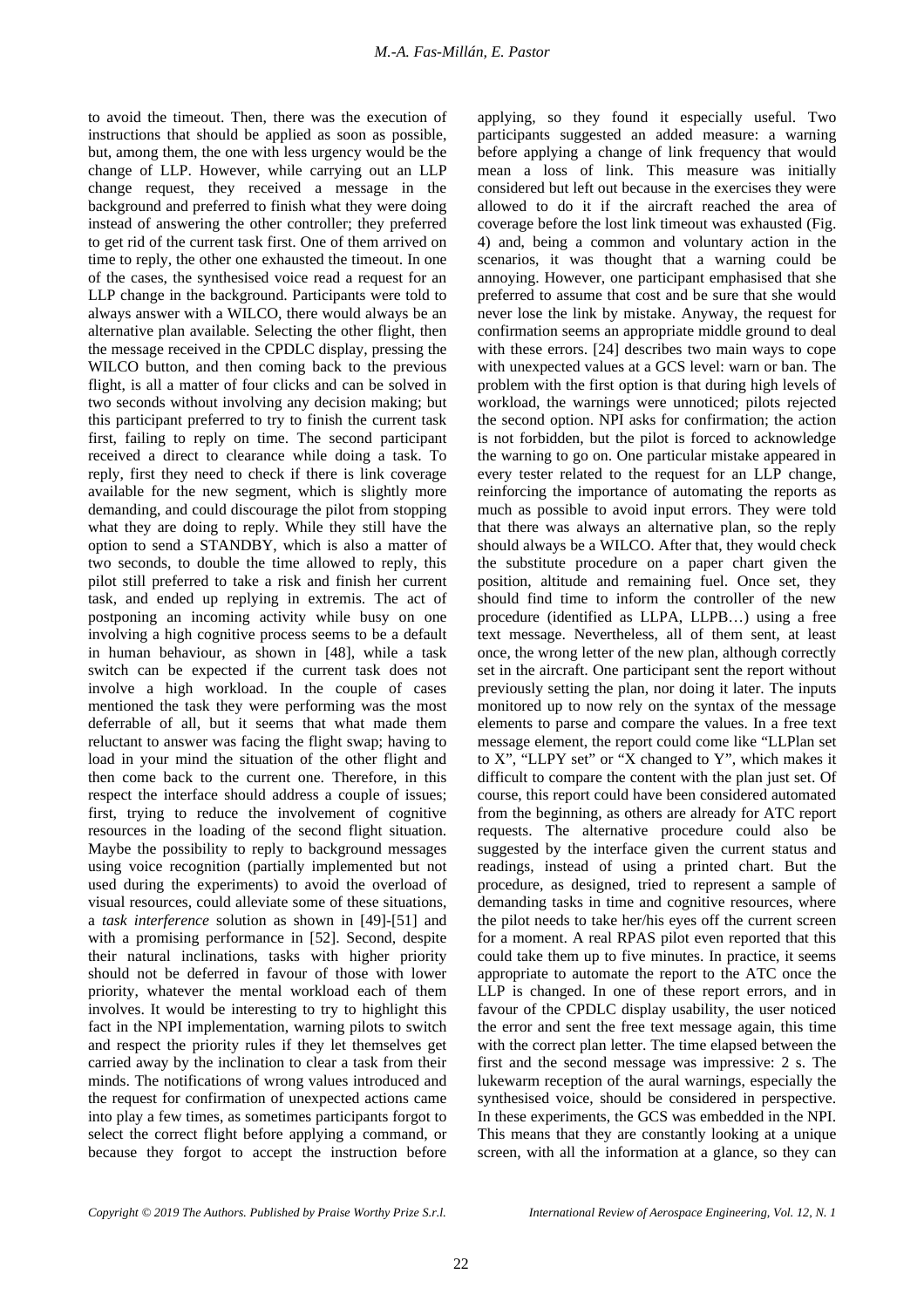rely mainly on visual resources. However, in a real installation, pilots could be focused on the GCS consisting of several monitors when an event appears in a background flight, and the fact of having a voice reading the message or describing the event, with no need to take their eyes from the current monitor, could be appreciated a lot more as this lets them know the urgency of the event and quickly decide their workload management strategy [51] to attend the new task. This would correspond to the findings of Wickens et al. [49] about the benefits of the cross-modal displays, also tested in flight simulation tasks, for better management of mental resources while attending multiple tasks. Concerning the notifications (Fig. 2, 2), like those received when a pending action is delayed, users found it useful to remember which aircraft had the pending task, as these dialogues include the associated callsign in the tab. If they remember having a pending action but cannot remember which aircraft it was, they are forced to click on each strip and check the CPDLC history or the printed scheduled tasks to find it out, which takes time. This revealed the need to print some kind of pending action icon in the strip. It should be different depending on whether this comes from an ATC request or a scheduled task, so they could know beforehand where to check the details of the action. The same need was observed for the open messages. By now, an open message icon is printed on the CPDLC display next to the message that has arrived to remark that it has not been answered.

However, it is needed to have that aircraft selected to see the icon. When a new message in a background flight arrives, an envelope icon, differently coloured depending on the severity, is added to the strip, meaning that there is an unread message. This icon disappears when that aircraft is selected. If the pilot does not answer the message at that moment, and moves to another flight, there are no cues in the strip to remember which was the callsign with the open message, and pilots looked for it by trial and error.

# **VI. Conclusion**

The ConOps proposed pursues the feasibility of having a pilot/flightcrew controlling more than one aircraft concurrently in non-segregated airspace by providing tools to manage the workload, information, feedback and safety required for such a scenario. A first set of experiments was used to exemplify the process of measurement and description of the workload of the pilots and try to determine a threshold. Non-professional pseudo-pilots, with a minimalistic GCS, performed those experiments and an estimation of the workload values based on observation. While more realistic testing with objective metrics would be desirable, the previous tests were intended to illustrate the input requirements of the Scheduler, i.e. a workload model describing the cognitive load and time required for each pilot while performing each task or any task overlap. This will be the focus of the next step of development: the description of a

methodology to build the personalised cognitive workload model from objective data and how to estimate the thresholds. With this model being dependent on the GCS usability, the procedures behind the tasks and the pilot's expertise, the methodology will address the propagation of the variation of any of those variables on the rest of the model. In that way, the system will be able to update automatically the model as pilots improve their skills or any task procedure changes or are automated in a particular aircraft. If all the features suggested in this ConOps are finally implemented and put to the test, and pilots conclude that they do not feel like they are able to safely pilot more than one aircraft, their suggestions and opinions could be introduced in a new iteration of the design and development process, eventually leading to a version that could satisfy their needs. However, some collateral benefits could be leveraged. First, the implementation of the standardised CPDLC display used during the simulations could allow future researchers and students to perform faithful simulations of procedures that will be common for manned and unmanned pilots in the future. This CPDLC display was proposed in [20] as a potential training tool [8, Part I, ch. 3, App. B, 2.4 and 2.5], and an optimised display for RPAS pilots. Second, the system is able to compare the pilot's actions with the flight plan and the controller's instructions, which is useful as a contingency detection measure even if we are considering a one-to-one pilot-aircraft relationship.

Third, in a transfer of control handled by the system, any error related to the misconfiguration of the receiving GCS disappears. The whole process and the information involved, like GCS modes, aircraft status, pending actions and communications, are kept and transferred by the server, so the role of the transferring pilot is minimum or even inexistent. This is especially interesting when the transfer was requested because of an excessive workload, due to GCS malfunctioning or pilot incapacitation. To make it possible, we need a GCS providing an API for the NPI to be able to apply commands, load/unload flights and listen to the activity and flight instruments readings. If monitoring or piloting the aircraft is considered to deserve a dedicated AVO per flight, the concept, or at least the workload scheduling, could still be applied to other roles, like dispatchers, first officers or payload operators. In the event that the experiments show that the measures successfully address the requirements of the pilots, some extra benefits could be added to those aforementioned. The most straightforward is that it would allow the air carrier to optimise its human resources. In addition, a map of expected workload would be learnt to inform the Scheduler workload forecast; this kind of information could be useful to different organisms and researchers to analyse the consequences of the traffic management from the RPAS point of view, and apply corrective measures, if necessary, in the design of airways or procedures, conducive to better integration. The balance of the workload could also help to avoid the burnout usually suffered by RPAS pilots [53], avoiding fatigue as an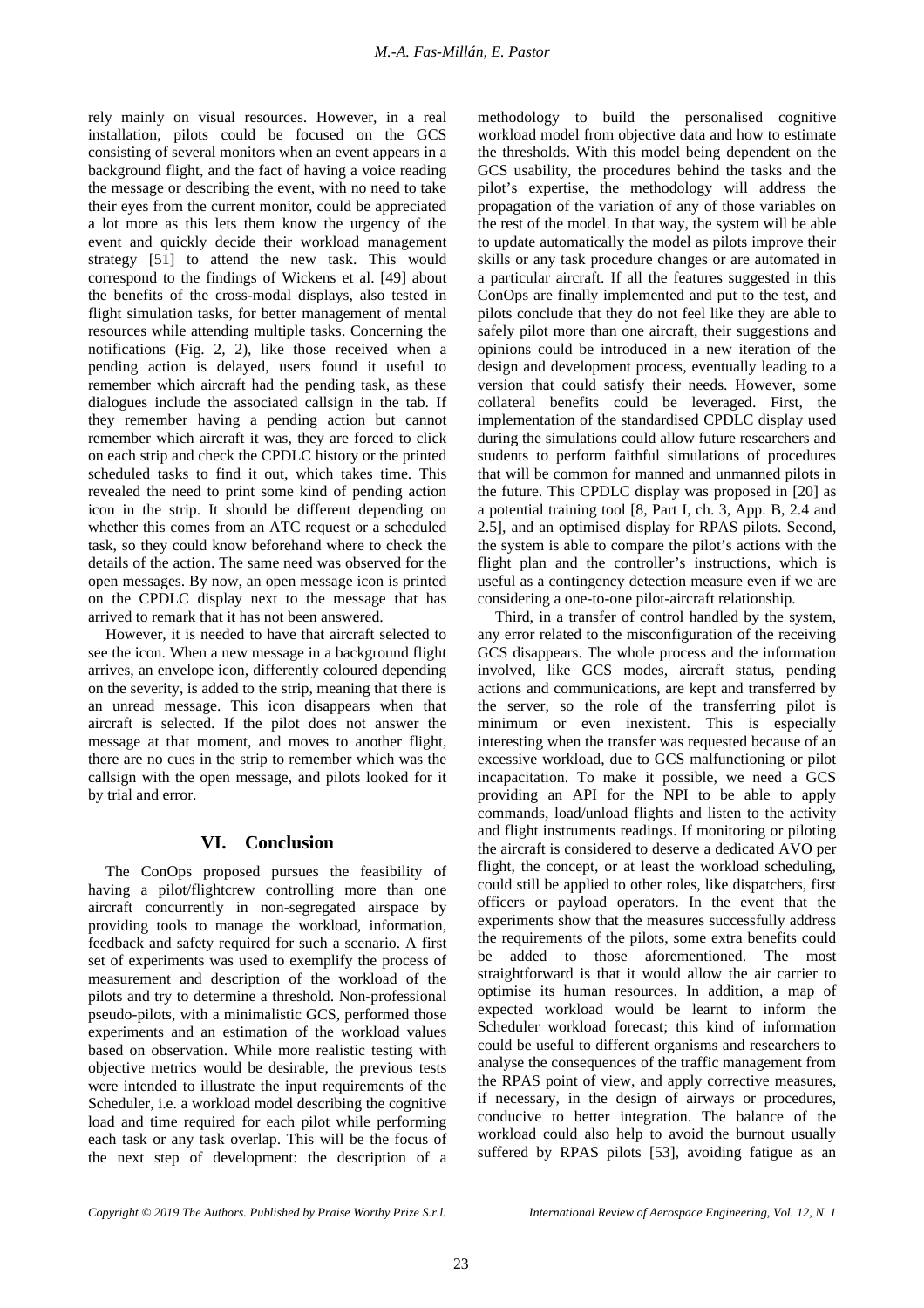online planner and seeking a healthier shift distribution when acting as a workforce scheduler.

### **Acknowledgements**

This work was part of a thesis funded by the grant with reference BES-2014-071096 belonging to the Research Personnel Training sub-programme from the Ministry of Economy and Competitiveness of Spain, and partially by the Ministry of Economy and Enterprise of Spain under contract TRA2016-77012-R. Special thanks to Javier Negre, Joan Pere Sánchez and Laura López for their collaboration in the experiments and to Dr. Alan Hobbs and Jerónimo Vicente for their kind provision of expert advice in the RPAS area.

#### **References**

[1] European RPAS Steering Group, *European RPAS Roadmap*, 2013,

<http://ec.europa.eu/DocsRoom/documents/10484/attachments/1/tr> anslations/en/renditions/native.

- [2] *Single European Sky*. <https://www.sesarju.eu/approach/objectives>
- [3] M. L. Cummings et al, Task Versus Vehicle-Based Control Paradigms in Multiple Unmanned Vehicle Supervision by a Single Operator, *IEEE Transactions on Human-Machine Systems,*  2014.

doi: 10.1109/THMS.2014.2304962

- [4] A. Schulte, D. Donath, F. Honecker, Human-System Interaction Analysis for Military *Pilot Activity and Mental Workload Determination, IEEE International Conference on Systems, Man, and Cybernetics*, 2015.
- [5] C. C. Murray et al, Incorporating Human Factor Considerations in Unmanned Aerial Vehicle Routing, *IEEE Transactions on Systems, Man, and Cybernetics*: Systems, Vol. 43, No. 4, 2013.
- [6] A. E. Ortiz, C. Langbort, On Multi-UAV Scheduling for Human Operator Target Identification, *American Control Conference*, 2011.
- [7] K. D. Bilimoria, W. W. Johnson, P. C. Schutte, Conceptual Framework for Single Pilot Operations, *International Conference on Human-Computer Interaction in Aerospace (HCI-Aero 2014)*
- [8] *Manual of Air Traffic Services Data Link Applications*, First Edition, Doc 9694-AN/955, International Civil Aviation Organization (ICAO), 1999.
- [9] A. D. Churchman, W. F. Havens, C. A. Pell, S. C. Pilet, Controls Automation and Task Allocation Program, *Proceedings of National Aerospace and Electronics Conference (NAECON '94).* doi: 10.1109/NAECON.1994.332852
- [10] T. Chen, *Management of multiple heterogeneous unmanned aerial vehicules through transparency capability*, doctoral thesis, Human-Computer Interaction [cs.HC]. Télécom Bretagne; Université de Bretagne Occidentale, 2017. [https://hal.archives](https://hal.archives-)ouvertes.fr/tel-01577924.
- [11] DARIUS (Deployable SAR Integrated Chain with Unmanned Systems) Project, <https://cordis.europa.eu/project/rcn/102362/factsheet/en> [http://www.spacetecpartners.eu/sites/default/files/attachments/08](http://www.spacetecpartners.eu/sites/default/files/attachments/08-) day1-darius\_project\_overview.pdf
- [12] G. Calhoun, H. Ruff, C. Breeden, J. Hamell, M. Draper, and C. Miller, Multiple Remotely Piloted Aircraft Control: Visualization and Control of Future Path, *Virtual, Augmented and Mixed Reality. Systems and Applications, Proceedings, Part II*, 2013. doi: 10.1007/978-3-642-39420-1\_25
- [13] A. Hobbs, B. Lyall, Human factors guidelines for remotely piloted aircraft system (RPAS) remote pilot stations (RPS), *technical report for NASA UAS in the NAS Project*, 2016. doi: 10.13140/RG.2.2.12562.45768
- [14] M. L. Cummings, The Need for Command and Control Instant Message Adaptive Interfaces: Lessons Learned from Tactical

Tomahawk Human-in-the-Loop Simulations, *CyberPsychology and Behavior* vol. 7, 2004. doi: 10.1089/cpb.2004.7.653.

- [15] *Control Six MQ-9 Reapers From Your Laptop With GA-ASI's Heresy Software*, Avionics International, October 2018, <https://www.aviationtoday.com/2018/10/19/gaasimmc/.>
- [16] Early Demonstration & Evaluation Platform (EDEP) <http://www.eurocontrol.fr/projects/edep/>
- [17] M. Pérez-Batlle, R. Cuadrado, C. Barrado, P. Royo, E. Pastor, Real-time Simulations to Evaluate RPAS Contingencies in Shared Airspace, *Fifth SESAR Innovation Days,* 2015.
- [18] RTI Connext DDS <https://www.rti.com/products>
- [19] J. S. McCarley, C. D. Wickens, *Human Factors Implications of UAVs in the National Airspace*, Technical Report AHFD-05– 05/FAA-05–01, Atlantic City, NJ: Federal Aviation Administration, 2005.
- [20] M.-A. Fas-Millán et al., Controller-Pilot Data Link Communications Display oriented to multiple Remotely Piloted Aircraft Systems pilots, (2019) *International Review of Aerospace Engineering (IREASE),* Accepted for publication.
- [21] NtoM website: <http://recerca.ac.upc.edu/ntom>
- [22] A. P. Tvaryanas, *Human Factors Considerations in Migration of Unmanned Aircraft Systems (UAS) Operator Control*, Report No. HSW-PE-BR-TE-2006–0002, Brooks City, United States Air Force, Performance Enhancement Research Division, 2006.
- [23] [http://recerca.ac.upc.edu/ntom/videos/NtoM\\_handover.mp4](http://recerca.ac.upc.edu/ntom/videos/NtoM_handover.mp4)
- [24] S. S. Mulgund, G. L. Zacharias, A Situation-Driven Adaptive pilot/Vehicle Interface, *Proceedings of the Third Annual Symposium on Human Interaction with Complex Systems - HICS '96*, IEEE Computer Society Press.
- [25] M. R. Endsley, C. Bolstad, Human Capabilities and Limitations in Situation Awareness, AGARD CP-520, *Combat Automation for Airborne Weapons Systems: Man/Machine Interface Trends & Technologies*, Neuilly Sur Seine, France.
- [26] Electronic Code of Federal Regulations, <https://www.ecfr.gov>
- [27] R. J. Shively, A. Hobbs, B. Lyall, C. Rorie, Human performance considerations for Remotely Piloted Aircraft Systems (RPAS), *Remotely Piloted Aircraft Systems Panel Second Meeting (RPASP/2)*, Montreal, 2015.
- [28] M.-A. Fas-Millán et al., Dynamic Workload Management for Multi-RPAS Pilots, (2019) *International Review of Aerospace Engineering (IREASE)*, Accepted for publication.
- [29] P. G. Raeth, J. M. Reising, A Model of Pilot Trust & Dynamic Workload Allocation, *Proceedings of the IEEE 1997 National Aerospace and Electronics Conference. NAECON.* doi: 10.1109/NAECON.1997.617760
- [30] B. L. Hooey et al, The Underpinnings of Workload in Unmanned Vehicle Systems, *IEEE Transactions on Human-Machine Systems*  Vol. 48, Issue: 5, Oct. 2018. DOI: 10.1109/THMS.2017.2759758
- [31] C. F. Rusnock et al, Workload profiles: A continuous measure of mental workload, *International Journal of Industrial Ergonomics*, Vol. 63, January 2018. DOI: 10.1016/j.ergon.2016.09.003
- [32] C. Bierbaum, S. Szabo, T. Aldrich, *Task analysis of the UH-60 mission and decision rules for developing a UH-60 workload prediction model*, Vol. I: Summary report, U.S. Army Res. Inst. Behav. Social Sci. Belvoir, VA, Tech. Rep. AD-A210763, 1989.
- [33] F. M. Almirao, F. B. da Silva, S. D. Scott, M. L. Cummings, Designing Decision and Collaboration Support technology for Operators in Multi-UAV Operations Teams. *MIT report, Humans and Automation Laboratory, HAL*, 2007.
- [34] E. Pastor et al, In-Flight Contingency Management for Unmanned Aerial Vehicles, *Journal of Aerospace Computing, Information, and Communication*, Vol. 9, No. 4, 2012. DOI: 10.2514/1.55109
- [35] L. A. M. Bush, Shared UAV Enterprise Operator Pooling Framework (SUAVE), *2015 IEEE International Inter-Disciplinary Conference on Cognitive Methods in Situation Awareness and Decision Support (CogSIMA).* doi: 10.1109/COGSIMA.2015.7107970
- [36] [http://recerca.ac.upc.edu/ntom/videos/NtoM\\_workload\\_demo\\_Dir](http://recerca.ac.upc.edu/ntom/videos/NtoM_workload_demo_Dir) ectTo.avi

*Copyright © 2019 The Authors. Published by Praise Worthy Prize S.r.l. International Review of Aerospace Engineering, Vol. 12, N. 1*